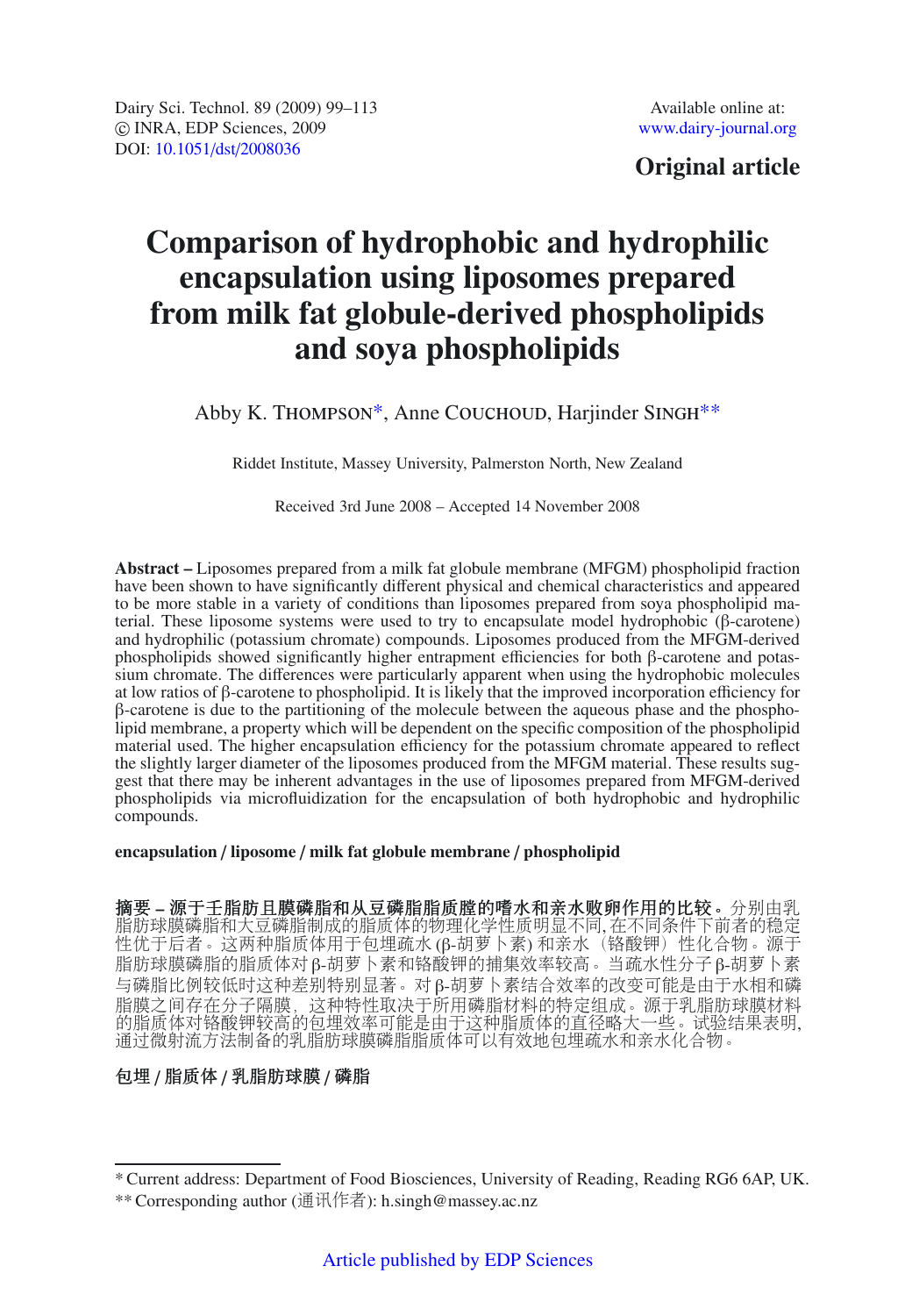**Résumé – Comparaison de l'encapsulation de composés hydrophobes et hydrophiles dans des liposomes préparés à partir de phospholipides provenant soit de globules gras de lait, soit de soja.** Il a été montré que les liposomes préparés à partir de la fraction phospholipidique de la membrane de globule gras du lait (MGGL) ont des caractéristiques physiques et chimiques significativement différentes et s'avèrent être plus stables dans nombre de conditions que les liposomes préparés à partir de phospholipides de soja. Ces liposomes ont été utilisés pour tester l'encapsulation de composés modèles hydrophobes (β-carotène) et hydrophiles (chromate de potassium). Les liposomes produits à partir de phospholipides MGGL ont montré des efficacités de piégeage significativement plus élevées que ce soit pour le β-carotène ou pour le chromate de potassium. Les différences étaient particulièrement visibles quand les molécules hydrophobes étaient utilisées à des taux β-carotène/phospholipide faibles. Il est probable que l'efficacité d'incorporation améliorée pour le β-carotène soit due au partage de la molécule entre la phase aqueuse et la membrane phospholipidique, propriété dépendante de la composition spécifique du matériel phospholipidique utilisé. L'efficacité d'encapsulation plus élevée pour le chromate de potassium paraissait refléter le diamètre légèrement plus large des liposomes produits à partir de MGGL. Ces résultats suggèrent qu'il peut y avoir des avantages inhérents à l'utilisation de liposomes préparés à partir de phospholipides provenant de MGGL via la microfluidisation pour l'encapsulation de composés hydrophobes comme de composés hydrophiles.

**encapsulation** / **liposome** / **membrane de globule gras** / **phospholipide**

### **1. INTRODUCTION**

Milk fat globule membrane (MFGM) phospholipids have been shown to have a number of health benefits [\[4](#page-13-0), [5](#page-13-1), [8](#page-13-2), [9](#page-13-3), [15](#page-13-4)], and MFGM material may be successfully used to stabilize emulsions [\[3,](#page-13-5) [20,](#page-14-0) [21](#page-14-1), [32\]](#page-14-2) and produce liposomes [\[29\]](#page-14-3).

Liposomes are phospholipid-bilayer structures with an aqueous core [\[33](#page-14-4)], and are usually produced from highly purified phospholipids extracted from soya oil or egg yolk. The first stage in liposome production is the self-assembly of a bilayer of phospholipid molecules. During the formation of this bilayer, hydrophobic compounds may be incorporated inside the membrane. The ends of this bilayer may then wrap around and seal together to form a liposome, enclosing a portion of the aqueous environment inside the vesicle and thus entrapping any hydrophilic compounds present in the aqueous phase.

The effectiveness of a liposome population at entrapping compounds during vesicle formation is commonly reported as entrapment efficiency. This is the proportion of the desired compound present in the system that is held within the liposome structure, either in the aqueous compartments or incorporated in the bilayer membrane. The calculation of the entrapment efficiency is usually based on the removal of unincorporated material and the assumption that the remaining material is all entrapped. This requires a method to separate free and entrapped species, and is usually based on either size and/or density differences [\[17\]](#page-13-6).

The bilayer membrane is held together by non-covalent interactions, allowing it to carry a wide variety of hydrophobic compounds. The inclusion of such compounds at up to approximately 10 wt. % will not usually disrupt the membrane, although membrane fluidity and permeability may be affected [\[14\]](#page-13-7). For highly hydrophobic materials and liposome preparation methods using organic solvents, entrapment is usually close to 100% regardless of the liposome size, type and composition. Overall entrapment is thus determined by the total amount of phospholipid present [\[31\]](#page-14-5). For molecules of lower hydrophobicity, the location of the compound within the liposome and its entrapment efficiency will depend on its partitioning between the hydrophilic and hydrophobic phases.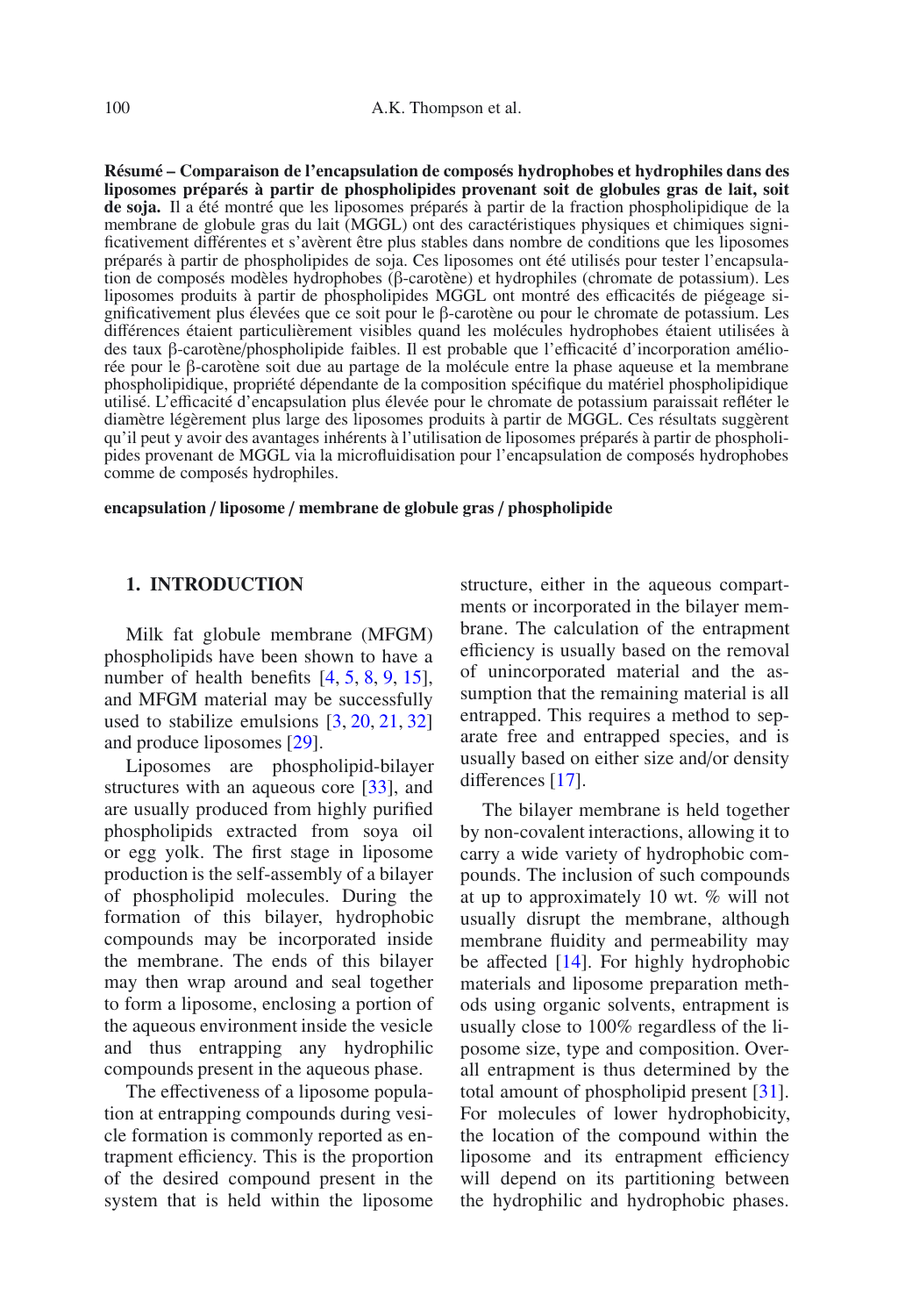The dehydration-rehydration method used by one research group resulted in entrapment efficiencies ranging from 1 to 34% for proteins of varying hydrophobicities [\[16](#page-13-8)].

Hydrophilic entrapment for a given liposome system is proportional to the entrapped volume of the liposomes [\[31\]](#page-14-5) and the phospholipid concentration. The use of high concentrations of the hydrophilic material increases the active material to phospholipid ratio, making more efficient use of the phospholipid available. If liposomes were tightly-packed solid spheres in an aqueous environment, the theoretical maximum for entrapment efficiency of the aqueous phase would be 70%, as 30% of the aqueous phase would be required to fill the gaps between the spheres [\[12\]](#page-13-9). However, there is evidence that the bilayer membrane is quite flexible and that liposomes are often non-spherical [\[1](#page-13-10), [23\]](#page-14-6), which at very high phospholipid concentrations may allow entrapment efficiencies higher than this theoretical maximum. Reported entrapment efficiencies for hydrophilic materials vary greatly depending on the details of the preparation method and specific hydrophilic compound. The standard thin-film liposome preparation method usually gives a hydrophilic entrapment efficiency of only 1–9%, but repeated freezing and thawing of the solution can increase the efficiency to 35–88%. Mayhew et al. [\[13](#page-13-11)] used a Microfluidizer $^{\circledR}$  to encapsulate cytosine arabinoside, and obtained entrapment efficiencies ranging from 5– 75% depending on the operating conditions and phospholipid concentration.

Previous work in our laboratory has compared the general structure and properties of liposomes produced from MFGM-derived phospholipids using three different techniques – microfluidization, the traditional thin-film hydration and the heating method  $[28]$  $[28]$ . These results showed that microfluidization produced liposomes with the smallest overall size and narrowest particle size distribution. This technique has therefore been used for the manufacture of liposomes in subsequent work. We have also found that the unique composition of the MFGMderived phospholipid fractions produces liposomes which have a higher phase transition temperature, thicker membrane and lower membrane permeability when compared with liposomes produced from non-hydrogenated soya phospholipids [\[27](#page-14-8)]. The MFGM liposomes also demonstrated an improved stability in a range of pH conditions, at a variety of storage and processing temperatures, and in the presence of mono- and divalent cations [\[24\]](#page-14-9). This suggests that liposomes produced from the MFGM-phospholipid material may provide some advantages in the entrapment of bioactive compounds.

To characterise and compare the entrapment profiles of the liposome dispersions, model hydrophobic and hydrophilic compounds were used. β-Carotene was chosen as a model hydrophobic compound, as its bright orange colour allowed the presence of the molecule to be followed qualitatively by eye and quantitatively by spectrophotometric techniques. Potassium chromate was chosen as a model hydrophilic compound, as its entrapment and release from liposomes has been shown to be similar to that of other molecules with slow rates of membrane diffusion [\[19\]](#page-14-10).

#### **2. MATERIALS AND METHODS**

# **2.1. Materials**

Both phospholipid products used in this study are commercially available, and were stored vacuum-packed at –18 ◦C. The MFGM-derived phospholipid fraction (Phospholac 600) was provided by the Fonterra Co-operative Group Ltd (New Zealand), and a purified soya phospholipid fraction (Sigma catalogue #P3644, minimum 30% phosphatidyl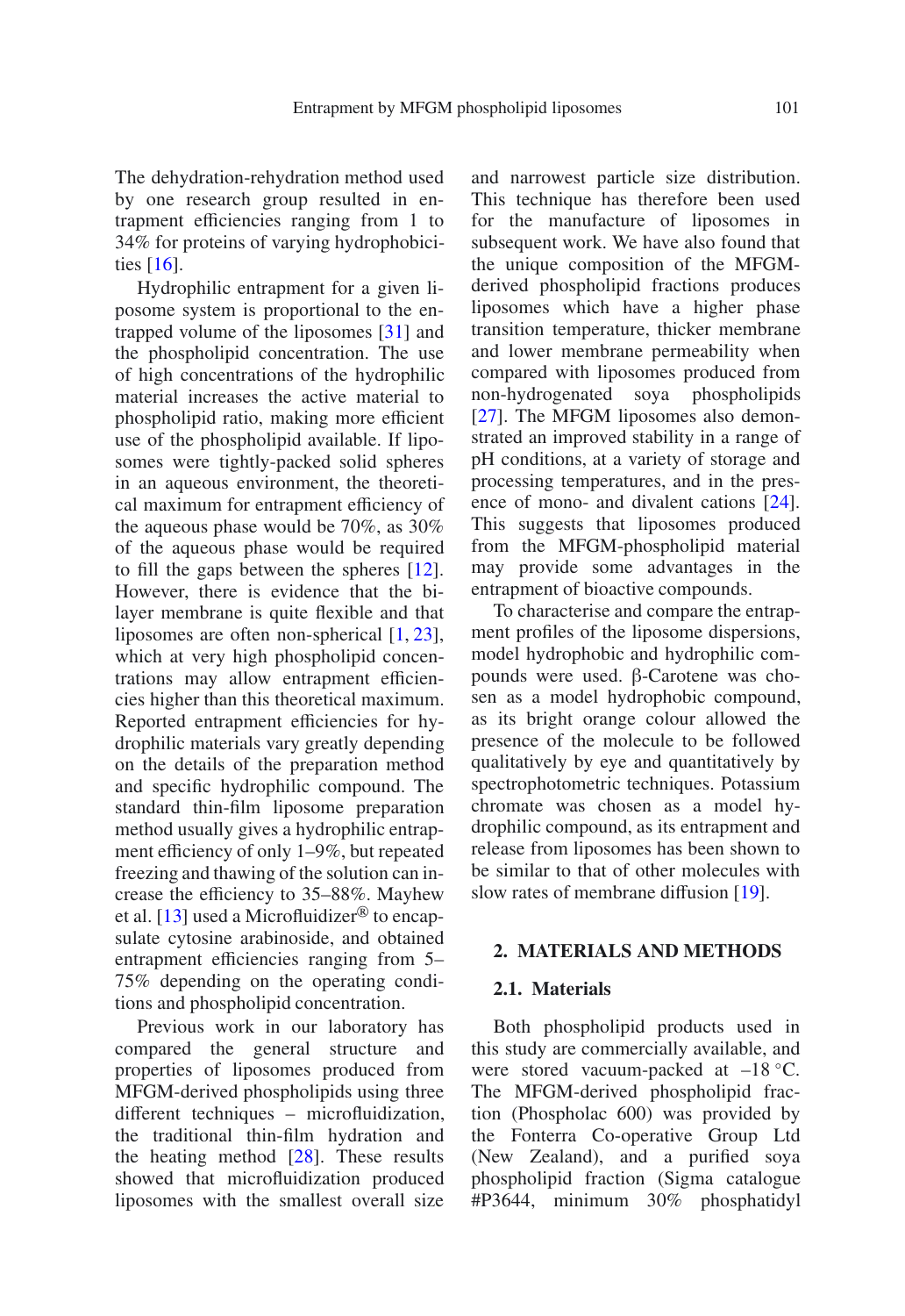choline) was obtained from Sigma-Aldrich (St. Louis, MO, USA). These fractions have been comprehensively characterized in earlier publications [\[26](#page-14-11)[–29](#page-14-3)], and contained similar overall levels of phospholipids (72–74% polar lipids), low levels of nitrogen (1.1–2.4%) and negligible amounts of triglycerides or cholesterol. The primary difference between the fractions was the distribution of phospholipid classes, with the MFGM-derived fraction containing approximately equal amounts of phosphatidyl choline, phosphatidyl ethanolamine and sphingomyelin; while the soya fraction contained twice the amount of phosphatidyl choline and had no sphingomyelin. The fatty acids in the MFGM-derived phospholipids were also more highly saturated than those of soya origin. All chemicals used were of analytical grade and obtained from Sigma-Aldrich.

# **2.2. Determination of liposome formation and structure**

Previous publications confirmed the formation of liposomes from the same microfluidisation technique and phospholipid fractions used here. The techniques used included particle size analysis (as outlined below) and various forms of microscopy to provide images of the liposomes (negative staining transmission electron microscopy, thin section transmission electron microscopy, cryo-field emission scanning electron microscopy and atomic force microscopy [\[28,](#page-14-7) [29\]](#page-14-3)).

Negative staining transmission electron microscopy was carried out on samples of liposome dispersions with entrapped β-carotene and potassium chromate across the range of concentrations used. The liposome dispersions were diluted approximately 1:10 with distilled water. One drop of the diluted sample was combined with a drop of 2% ammonium molybdate and left for 3 min. The solution was then placed on a copper mesh for 5 min before the excess liquid was drawn off with filter paper. The mesh was examined using a Philips 201C transmission electron microscope (Eindhoven, The Netherlands).

# **2.3. Determination of size of liposomes**

The average hydrodynamic diameter of the liposome dispersions was measured on a Zetasizer 4 (Malvern Instruments Ltd., Worcestershire, UK) using photon correlation spectrometry (PCS) as previously described [\[27](#page-14-8)[–29\]](#page-14-3). Each sample was analyzed 3 times at  $25^{\circ}$ C with a sampling time of 99 s and a scattering angle of 90◦. A medium viscosity of 1.054 cP and a refractive index of 1.34 were used for the aqueous phase, with a typical liposome refractive index of 1.45.

# **2.4. Preparation of liposomes containing** β**-carotene**

A 95% β-carotene powder was obtained from Sigma Aldrich (Sigma catalogue #C9750). Because pure β-carotene is insoluble in water, some form of solvent must be used to combine the carotene and the phospholipid. In the literature, pure β-carotene is usually dispersed in chloroform and the liposome produced using the thin-film method. A variation on this technique was developed as outlined below. Because chloroform is not suitable for incorporation in food systems, experiments were also conducted using ethanol as a food-grade alternative.

The β-carotene was added to a beaker containing the required amount of the MFGM- or soya-derived phospholipid and either ethanol or chloroform. This mixture was heated to approximately 60 ◦C on a hot plate with constant stirring,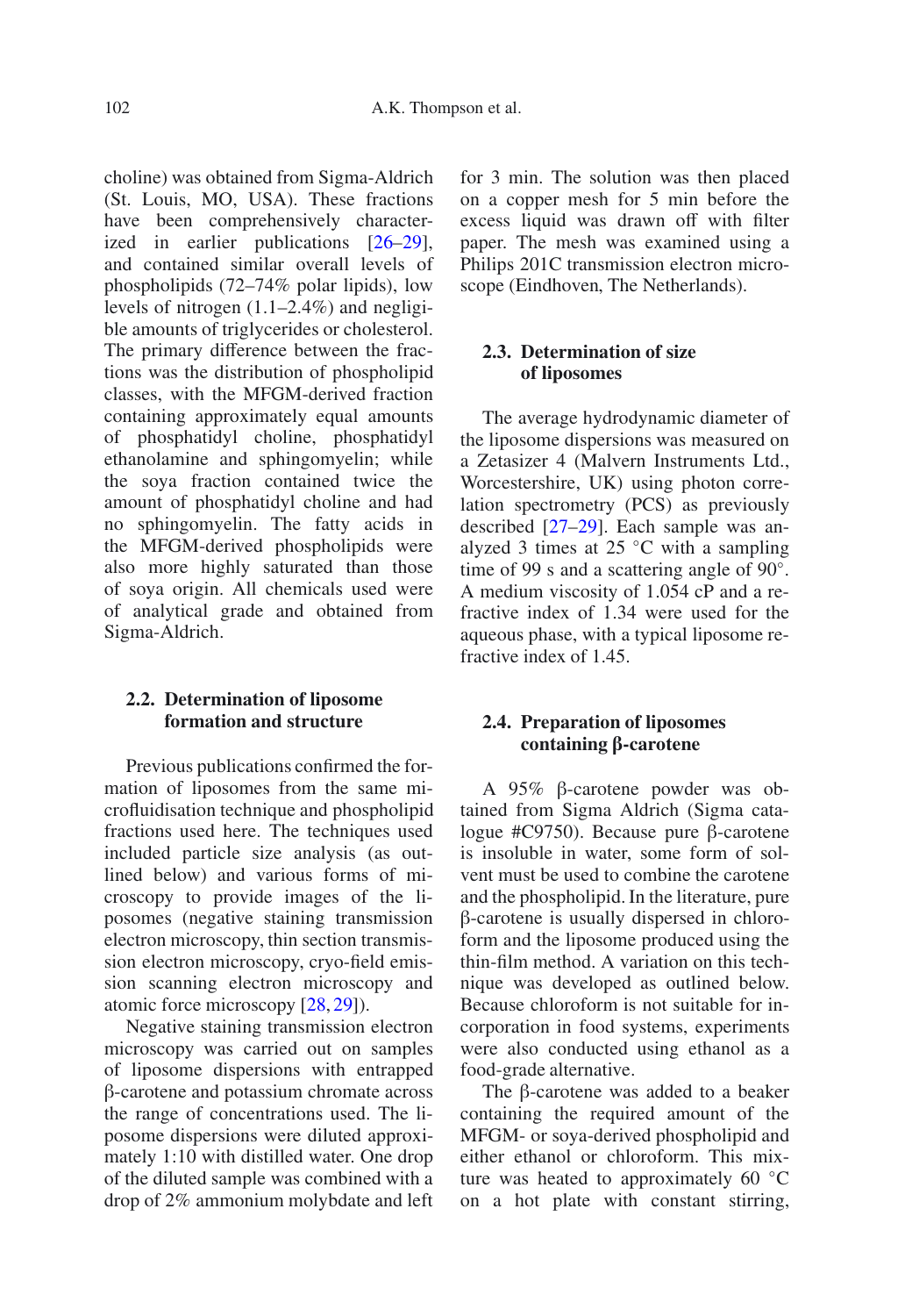and held until the phospholipid formed a melt. The solvent was then evaporated over an 80 ◦C water bath. The aqueous phase was then added (imidazole buffer  $-$  20 mmol⋅L<sup>-1</sup> imidazole, 50 mmmol⋅L<sup>-1</sup> sodium chloride, and 0.02% sodium azide in Milli Q water, adjusted to pH 7, with 1 mol·L−<sup>1</sup> hydrochloric acid) and stirred using a magnetic stirrer until the lipid film had hydrated. The dispersions were cycled through a M-110Y Microfluidizer® (Microfluidics International Corp., MA-Newton, USA) with a 75 μm F12Y-type interaction chamber 5 times at ∼ 103 MPa (17 000 psi).

# **2.5. Separation of unentrapped** β**-carotene**

The hydrophobic nature of the β-carotene caused the unentrapped material to form aggregates of varying sizes. To remove these aggregates, 3 mL aliquots of the liposome dispersions were added to 6 mL of buffer solution and centrifuged at  $4000 \times q$  for 4 h in a CentraMP4R centrifuge (International Equipment Company, MA, USA). The supernatant was removed, and the centrifugation step repeated once more. Centrifugation at this speed removed large β-carotene aggregates, but did not cause significant sedimentation of the liposomes (as measured by determining the phospholipid concentration of the pellet) or of the very small β-carotene aggregates. As an additional precaution to check for the loss of liposomes, the particle size distribution of liposome dispersions without any entrapped β-carotene was compared before and after this centrifugation process, and did not show any changes. To remove the smaller β-carotene particulates, the supernatant was then passed through a Millex GS 0.45 μm filter unit (Millipore, MA, USA). A reddish colour indicating the presence of β-carotene could be seen on the upstream side of the filter. While very large liposomes may not pass through the filter, the vast majority of vesicles were smaller than 450 nm and it is unlikely that the exclusion of such a small number of liposome would significantly affect the result.

#### **2.6.** β**-Carotene analysis**

The presence of β-carotene can be determined qualitatively by eye, however quantitative measurements were required to ensure valid comparisons between systems. The concentration of β-carotene in a sample was measured quantitatively using a Waters 2690 HPLC Separations Module and an Alltech Prevail C18 Column (150× <sup>4</sup>.6 mm, 5 <sup>μ</sup>m).

Samples were prepared for HPLC by adding 1 mL chloroform to between 0.1– 1 mL of the liposome dispersion, then making up to 5 mL with methanol. This solubilized both the β-carotene and the phospholipids, producing a clear solution which was passed through 0.22 μm filters before filling into HPLC vials. The mobile phase was 90:10 methanol: chloroform, and absorbance measured at 436 nm. The primary β-carotene peak eluted at between 8.6–8.8 min, although there was a small peak at ∼ 6 min. Control samples containing liposome with no β-carotene present did not produce any peaks under these conditions, and it is likely that the small peak was either due to degradation products of the β-carotene or to other compounds present in the 95% β-carotene powder.

#### **2.7. Preparation of liposomes containing potassium chromate**

To mimic liposomes with entrapped hydrophilic compounds, the phospholipid material was dispersed in imidazole buffer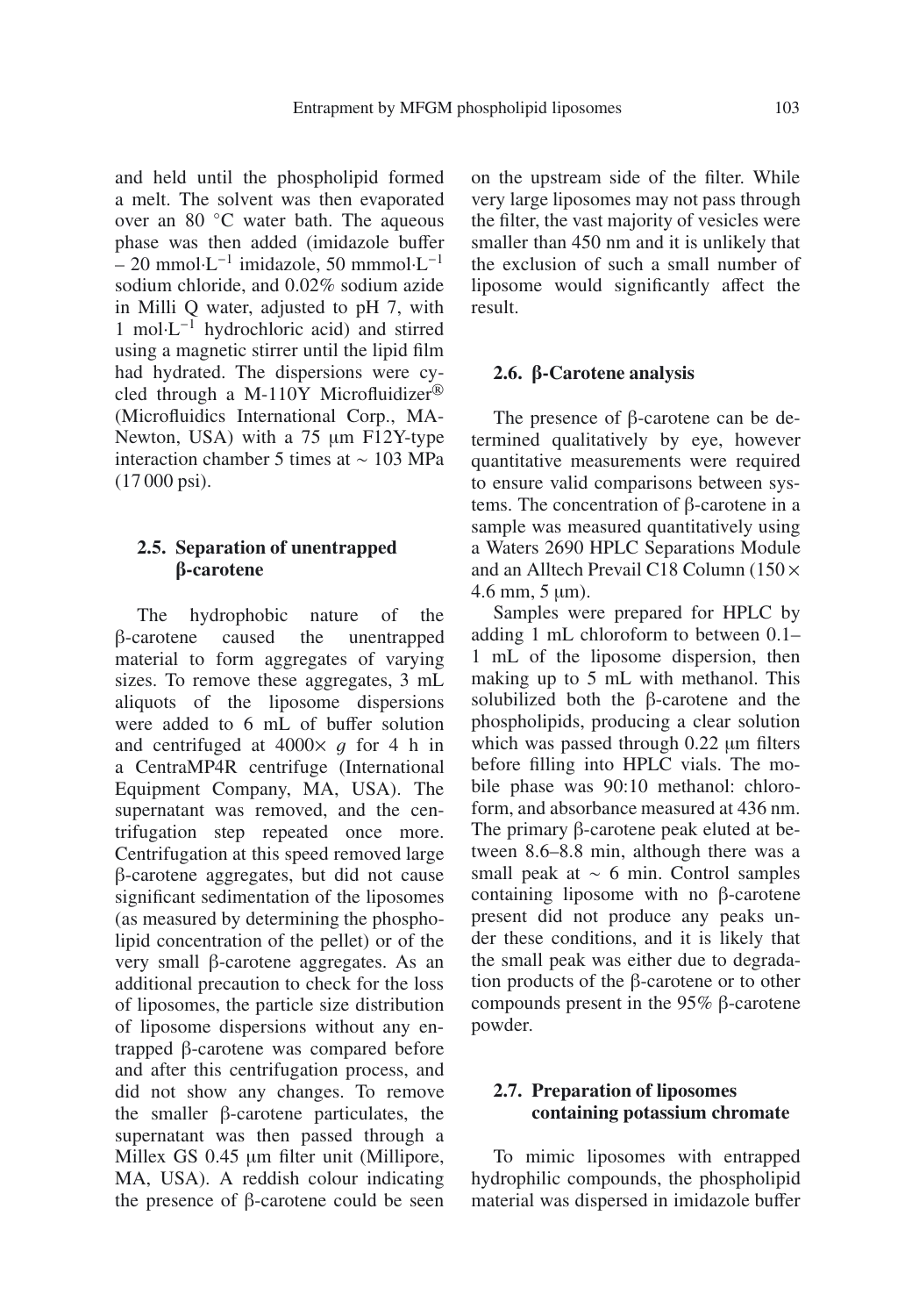containing 28 mg·mL−<sup>1</sup> potassium chromate (adjusted to pH 7). Dispersions containing 1, 5, or  $10\%$  phospholipid (wt/wt) were prepared in this buffer and mixed thoroughly using an Ultra-Turrax (JKA, Staufen, Germany). These were then cycled 5 times through a 75-μm F12Y-type interaction chamber (M-110Y Microfluidizer, Microfluidics International Corp., Newton, MA, USA) at 103 MPa.

To allow comparison between the liposomes containing entrapped material and empty liposomes, liposome dispersions were also prepared using the same technique and phospholipid concentrations in imidazole buffer without any potassium chromate.

# **2.8. Separation of unentrapped potassium chromate**

The unentrapped potassium chromate was separated from liposomes containing the entrapped molecules using gel permeation chromatography. Two mL aliquots of the phospholipid liposome dispersions or potassium chromate solutions were passed through a  $10 \times 150$  mm column of Bio Gel P-6 DG desalting gel (BioRad, catalogue 150-0738), using gravity feed and imidazole buffer as the mobile phase. A combination of spectrometry and particle size analysis was used to identify the fractions containing liposomes and those containing unentrapped potassium chromate. It took approximately 6 min for the elution of the liposomes (both empty liposomes and those containing entrapped potassium chromate) and 27 min for the free or unentrapped potassium chromate. Samples containing potassium chromate and no phospholipids, potassium chromate and phospholipids not made into liposomes, and potassium chromate with empty liposomes were compared across a range of concentrations, and the potassium chromate peak was the same size and eluted at the same time in all samples of a particular concentration, confirming no interaction between the potassium chromate and the phospholipids. There was a consistent gap of at least 15 min between the elution of the liposomes and the unentrapped material. The fractions eluting from the column were collected manually using consecutive 2-min intervals for 36 min.

Passing a liposome dispersion through the column separated it into fractions of varying particle sizes, but combining all the fractions containing liposomes resulted in a single sample that had the same average diameter as the original dispersion.

# **2.9. Analysis of potassium chromate and liposomes**

The absorbance of the original dispersions and of the fractions eluted from the column was measured at 504 nm. This wavelength corresponds to the peak absorbance for potassium chromate, and a calibration curve for free potassium chromate in imidiazole buffer at the concentrations used during these experiments had an  $\mathbb{R}^2$ -value of 0.998. Liposome dispersions also have a linear relationship between concentration and absorbance at this wavelength, permitting the absorbance of all samples to be measured at 504 nm to allow direct comparison and manipulation of the results.

#### **3. RESULTS AND DISCUSSION**

# **3.1. Determination of liposome formation, structure and size**

The liposomes formed in the presence of either β-carotene or potassium chloride looked identical to empty liposomes in terms of structure, bilayer number and arrangement, and relative size distribution in the negative staining transmission electron microscopy images, confirming that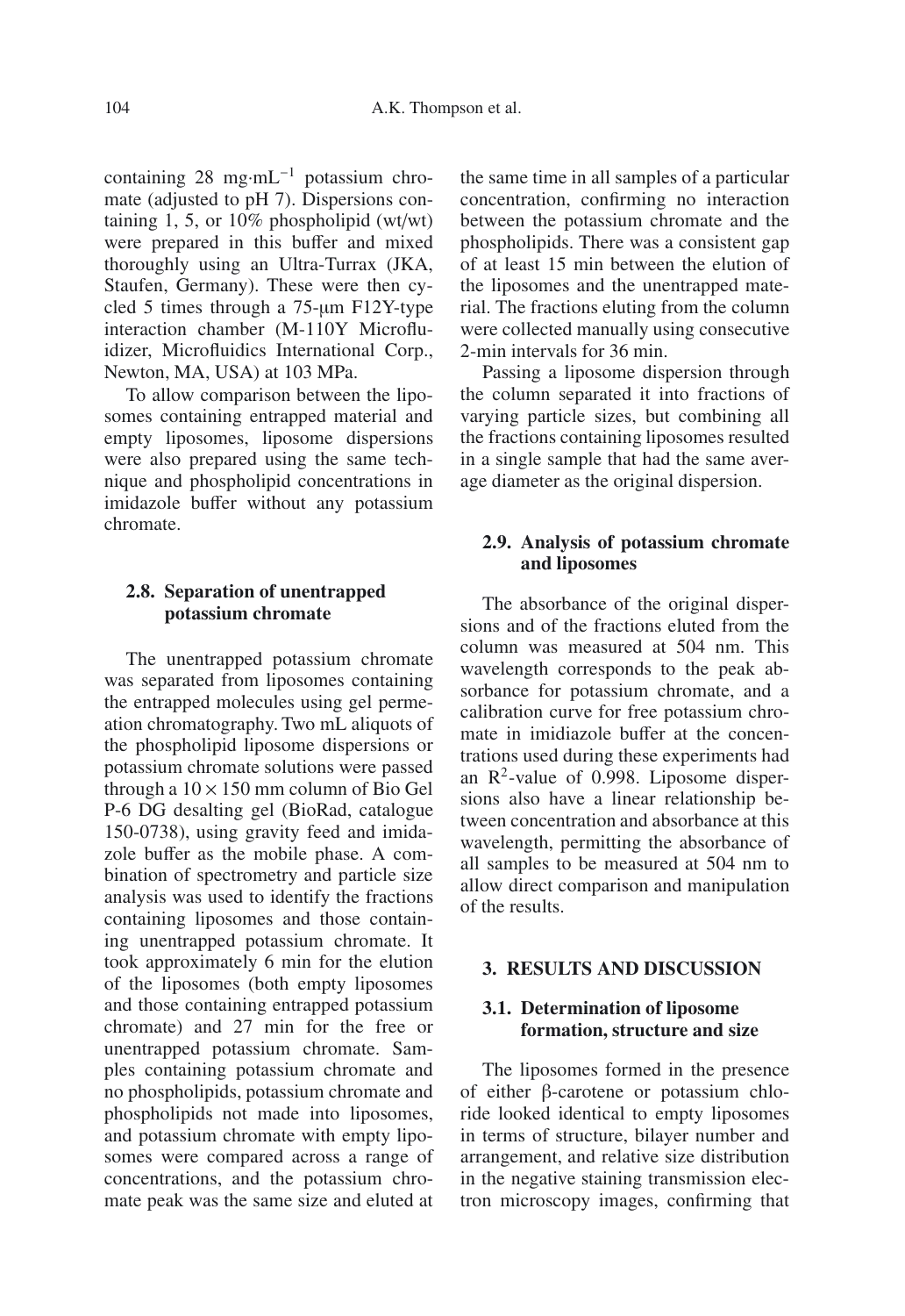<span id="page-6-0"></span>

|  | <b>Table I.</b> Effect of phospholipid concentration on the mean diameter $(Z_{ave})$ of liposomes produced |  |  |  |  |  |
|--|-------------------------------------------------------------------------------------------------------------|--|--|--|--|--|
|  | from the MFGM- and soya-derived phospholipids via microfluidization.                                        |  |  |  |  |  |

| Phospholipid             | MFGM-derived phospholipids | Soya-derived phospholipids |
|--------------------------|----------------------------|----------------------------|
| concentration (% $w/w$ ) | $Z_{\text{ave}}$ (nm)      | $Zave$ (nm)                |
|                          | $97 \pm 6$                 | $80 \pm 5$                 |
| .5                       | $99 \pm 3$                 | $85 \pm 4$                 |
| 10                       | $110 \pm 5$                | $98 \pm 4$                 |

<span id="page-6-1"></span>

**Figure 1.** Entrapment of added β-carotene in liposome membranes using chloroform to disperse the  $\beta$ -carotene and phospholipid prior to microfluidization. MFGM liposome dispersions  $\bullet$ , soya liposome dispersions  $\circ$ .

the addition of the hydrophobic or hydrophilic material had not significantly altered the overall structure of the liposomes.

The liposomes containing entrapped potassium chloride had similar particle size distributions to liposomes prepared solely from the phospholipid fractions (Tab. [I\)](#page-6-0). While the liposomes containing β-carotene were approximately 10% larger than those without the added hydrophobic molecules, neither the particle size nor the lamellarity of liposomes affects their entrapment efficiency [\[30,](#page-14-12) [31\]](#page-14-5).

#### **3.2.** β**-Carotene entrapment**

Figure [1](#page-6-1) shows the total amount of β-carotene entrapped per gram of phospholipid (using chloroform) as a function of the added β-carotene per gram of phospholipid. As expected, the amount of β-carotene entrapped increased almost linearly with increasing β-carotene addition up to  $~\sim 6$  μg per gram of phospholipid. However, upon addition of  $> 6 \mu$ g β-carotene per gram of phospholipid the amount of entrapped β-carotene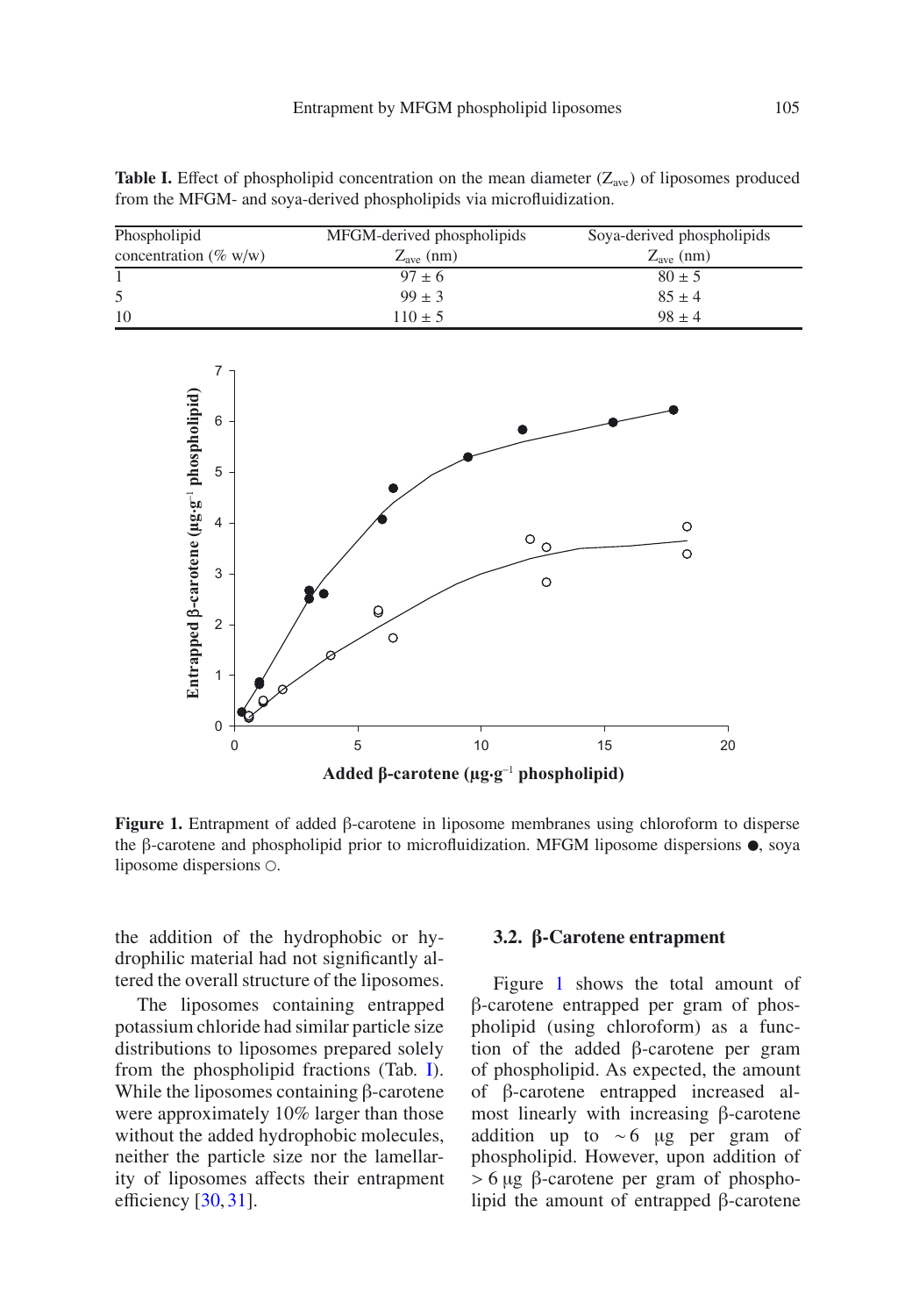<span id="page-7-0"></span>

**Figure 2.** Entrapment efficiency for added β-carotene in liposome membranes using chloroform to disperse the  $\beta$ -carotene and phospholipid prior to microfluidization. MFGM liposome dispersions  $\bullet$ , soya liposome dispersions  $\circ$ .

increased more slowly and then levelled off. This plateau value differed between the liposome dispersions, being ∼ 6 μg β-carotene per gram of phospholipid for the MFGM-derived phospholipid and ∼ 3.5 μg β-carotene per gram of phospholipid for the soya-derived phospholipid. ANOVA analysis found that there were significant differences between the entrapment values at 95%.

The data shown in Figure [1](#page-6-1) has been used to calculate entrapment efficiencies for β-carotene (Fig. [2\)](#page-7-0). The differences in efficiency of β-carotene entrapment were obvious. When very small amounts of β-carotene were dissolved in chloroform along with the MFGM material, almost all of the β-carotene became incorporated into the liposome membrane. As more β-carotene was added, the proportion entrapped decreased. The entrapment efficiency of the soya liposome dispersion was considerably lower than the MFGM liposome dispersion, with efficiency not exceeding 0.5 even at very low β-carotene concentrations. The entrapment efficiency of the soya liposome dispersion was comparatively less affected by the increasing level of β-carotene addition.

The steeper slope of the linear portion of the MFGM liposome curve shown in Figure [1](#page-6-1) is reflected in the higher entrapment efficiency below 10 mg β-carotene per gram of phospholipid.

Figure [3](#page-8-0) shows the total amount of β-carotene entrapped per gram of phospholipid using ethanol as the dispersion medium instead of chloroform. It is clear that the use of ethanol significantly reduced the amount of β-carotene incorporated in the liposome membrane for all samples (compare the  $y$ -axis on Figs. [1](#page-6-1) and [2\)](#page-7-0). The highest amount of β-carotene added was much lower than for the systems using chloroform as the dispersion medium. This was because during sample preparation there were obviously substantial amounts of aggregated β-carotene,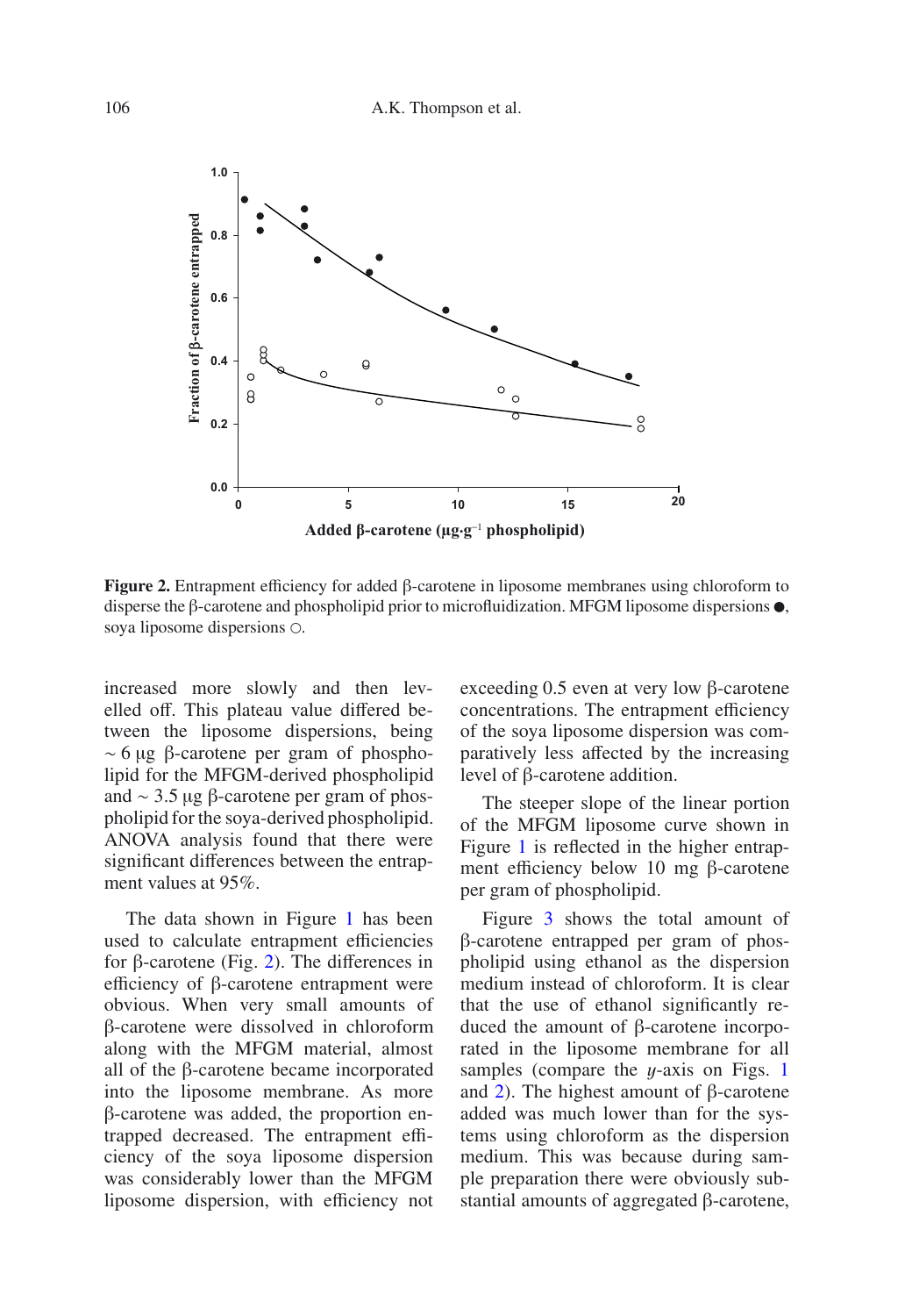<span id="page-8-0"></span>

**Figure 3.** Entrapment of added β-carotene in liposome membranes using ethanol to disperse the β-carotene and phospholipid prior to microfluidization. MFGM liposome dispersions  $\bullet$ , soya liposome dispersions  $\circ$ .

and the removal of all of the aggregates was blocking the filters and contaminating the gel column. The general shape of the plot shown in Figure [3](#page-8-0) is very similar to the portion of Figure [1](#page-6-1) between 0–6 μg β-carotene per gram of phospholipid. This suggests that had higher concentrations of β-carotene been added, the increase in the amount of β-carotene entrapped using the ethanol as the dispersion medium would be likely to slow down and reach a plateau in the same manner observed when using chloroform.

The entrapment efficiencies for liposome dispersions produced using ethanol are shown in Figure [4.](#page-9-0) Once again there were similarities with the comparative data obtained using chloroform as the dispersion medium (Fig. [2\)](#page-7-0). The entrapment efficiency was reduced as the amount of β-carotene added increased, but even at very low levels of β-carotene the efficiency did not exceed 0.5 for any of the liposome dispersions. While this is significantly lower than the 70–90% entrapment shown using chloroform, it is encouraging that between 40–50% of the added β-carotene can be incorporated in the liposome membrane using a food-safe solvent. However, due to previously mentioned problems regarding the removal of aggregated β-carotene, the concentrations of β-carotene used in these experiments are very low compared with those seen in the literature [\[2](#page-13-12), [6](#page-13-13), [10](#page-13-14), [11](#page-13-15), [18](#page-14-13), [22](#page-14-14), [24](#page-14-9), [25](#page-14-15)] or those that would be required for most food applications.

Irrespective of the solvent used, the incorporation of β-carotene into the phospholipid membrane initially occurs proportionally to the total amount of β-carotene present in the system, with total β-carotene entrapped increasing in a linear fashion. Once a certain β-carotene:phospholipid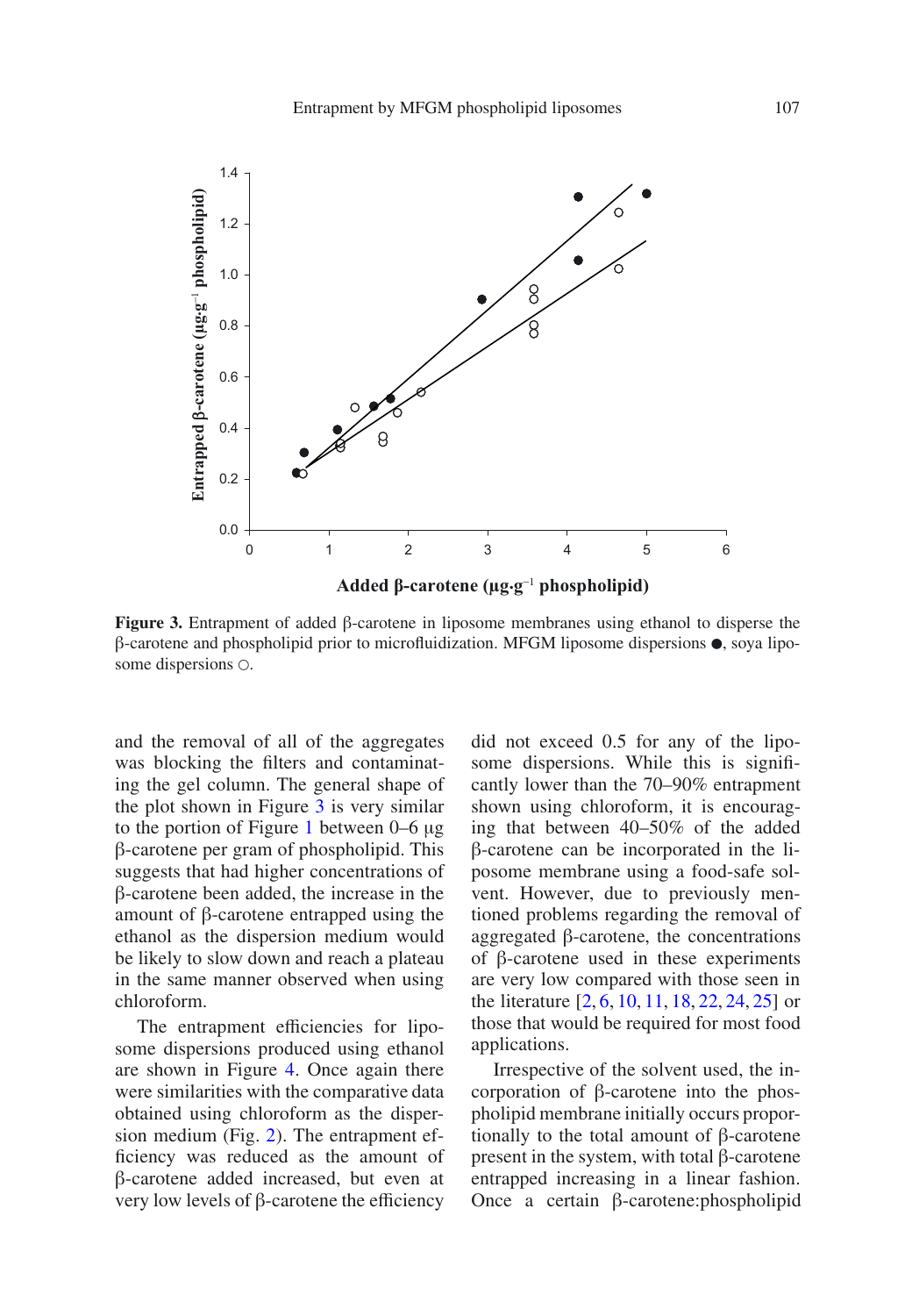<span id="page-9-0"></span>

**Figure 4.** Entrapment efficiency for added β-carotene in liposome membranes using ethanol to disperse the  $\beta$ -carotene and phospholipid prior to microfluidization. MFGM liposome dispersions  $\bullet$ , soya liposome dispersions  $\circ$ .

ratio is obtained within the membrane, it appears that the membrane becomes saturated and there is only limited increase in entrapped β-carotene upon further addition of β-carotene to the system. The MFGM-phospholipid liposome dispersions appeared to reach this point at β-carotene concentrations of between 6–7 μg per gram of phospholipid, while the soya liposome membranes seemed to become saturated at ∼ 4 μg per gram of phospholipid.

The efficiency of entrapment was highest for very low levels of β-carotene, and reduced linearly as more β-carotene was added to the system. For liposome dispersions produced using chloroform, there appeared to be a linear relationship between entrapment efficiency and added β-carotene up to 18 μg per gram of phospholipid. The plateau in entrapment efficiency may suggest a partitioning of the β-carotene between the solvent phase (chloroform or ethanol) and the phospholipid.

In general, the overall trends were comparable between liposome dispersions produced using chloroform and those produced using ethanol, but the entrapment efficiencies were significantly lower in the ethanol-based systems. This was presumably because of the low solubility of β-carotene in ethanol, less than 0.01 g·mL<sup>-1</sup> compared with 3 g·mL<sup>-1</sup> for chloroform [\[7](#page-13-16)]. For the β-carotene molecules to become incorporated in the phospholipid membrane, they must be solubilised and brought into contact with the phospholipid molecules. If the β-carotene molecules form aggregates they will not become part of the membrane structure. Shibata et al.  $[22]$  $[22]$  found that β-carotene has a relatively low miscibility in phospholipid membranes, and is inclined to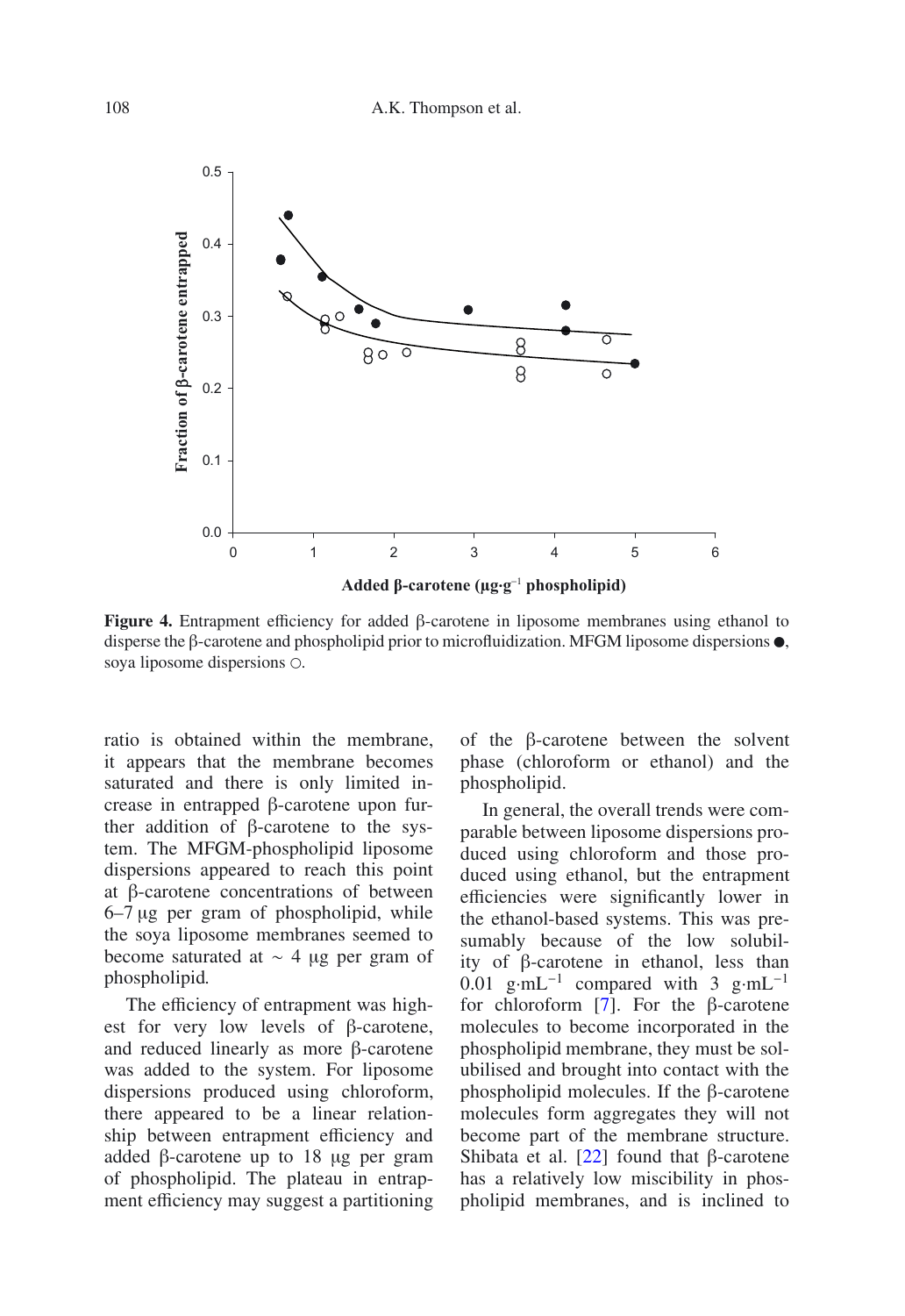form aggregates rather than always becoming incorporated into phospholipid membranes. While the use of chloroform appears to have overcome any miscibility issues in this study, if β-carotene was poorly soluble in ethanol as well as having low miscibility in the phospholipid membranes there would be strong tendency to form aggregates rather than becoming incorporated into the membrane.

It must be noted that there was some difficulty in dissolving the SigP3644 phospholipid fraction in the solvents. However, increasing the amount of solvent, temperature or length of dispersion time did not have a significant effect on the level of β-carotene entrapment for this fraction.

The differences in β-carotene entrapment between the two liposome dispersions are most likely to be due to differences in the composition of the phospholipid fractions. The partitioning of the β-carotene between the liposome membrane and the solvent phase will be influenced by the hydrophobicity of the membrane interior, which is determined by the fatty acid composition and presence of other hydrophobic molecules. The presence of amphiphilic molecules, including proteins, within the membrane may also affect membrane hydrophobicity.

#### **3.3. Potassium chromate entrapment**

The absorbance of the eluted fractions for a 5% phospholipid liposome dispersion with and without entrapped potassium chromate and a solution of free potassium chromate is shown in Figure [5.](#page-11-0) Similar plots were obtained for all of the phospholipid concentrations for both the MFGMderived and soya-derived liposomes.

The elution profile of the empty liposome dispersion showed a single broad peak starting after ∼ 5 min (Fig. [5,](#page-11-0) peak B) and the solution of free potassium chromate solution had a single small peak after  $\sim$  27 min (Fig. [5,](#page-11-0) peak C). These two peaks were used as references to analyze the third dispersion which contained the same concentration of phospholipids as in peak B and the same potassium chromate concentration as in peak C. This dispersion showed two successive absorption peaks, the first overlapping the peak corresponding to the empty liposomes and the second overlapping the peak from the free potassium chromate.

Peak A was noticeably larger than peak B. As the phospholipid concentration, liposome size and injected volume for these two dispersions was the same, this difference can not be due to an increase in the number or size of liposomes present in the eluted fractions. The most likely reason for the larger peak is the absorbance of entrapped potassium chromate molecules. This hypothesis is further supported by the reduced size of the peak corresponding to the potassium chromate for this dispersion compared to the peak for the same concentration of free potassium chromate.

Based on these observations, we quantified the amount of potassium chromate entrapped by the liposome dispersions. Using a calibration curve for absorbance at known potassium chromate concentrations, if  $A$  represents the area under the curve for the first peak for the liposome dispersion containing potassium chromate and  $B$  the area under the curve for the empty liposome dispersion, then the amount of potassium chromate entrapped  $(\Delta K C_{\text{re}})$  can be calculated from:

$$
\Delta K Cr_{e} = \mathcal{A} - \mathcal{B}.
$$

This can then be used to calculate entrapment efficiencies (EE) for the potassium chromate. The EE were calculated as:

$$
EE (\%) = \frac{\Delta K C r_e}{\Delta K C r_e + K C r_{un}}
$$

where  $KCr_{un}$  is the unentrapped potassium chromate which is given by  $D$ , the area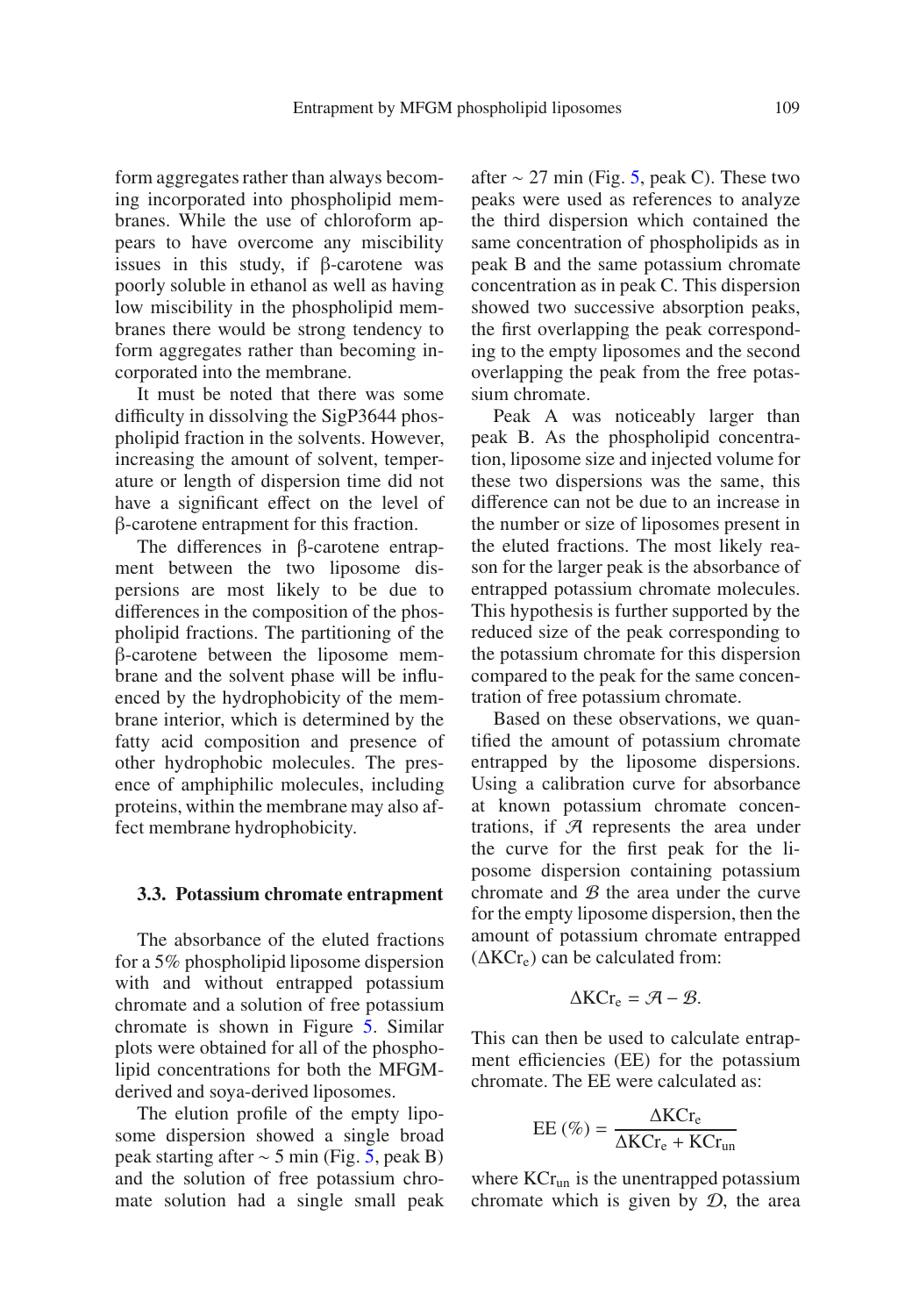<span id="page-11-0"></span>

**Figure 5.** Absorbance of eluted fractions collected over 35 min for a 5% MFGM-derived phospholipid dispersion. The plots for three different samples are overlaid: liposome dispersion prepared with entrapped potassium chromate ( $\odot$ ), empty liposome dispersion (no potassium chromate) ( $\Delta$ ) and free potassium chromate (no liposomes) ( $\bullet$ ). Each data point is the average of two or more replicates and is shown  $\pm$  the standard deviation.

under the second peak for the liposome dispersion containing potassium chromate

The EE calculated for different phospholipid concentrations for both MFGMderived and soya-derived phospholipids are shown in Figure [6.](#page-12-0) As expected, increasing the phospholipids concentration increased the hydrophilic entrapment efficiency.

Higher entrapment efficiencies have been obtained with the MFGM-derived phospholipid dispersions than with the soya dispersions. This is not surprising given that the liposomes formed from the MFGM phospholipids were larger than those produced from the soya phospholipids (Tab. [I\)](#page-6-0). The mean diameters were slightly larger for the 10% phospholipid liposome dispersions than for the 1 or 5% dispersions, suggesting that the higher concentration was less sensitive to the shear and turbulence produced during microfluidization. As the EE is usually proportional to the entrapped volume, and the entrapped volume is proportional to the radius to the 3rd power, small differences in diameter can result in significant differences in EE.

Table [II](#page-12-1) compares the ratios of mean diameter and EE for the MFGM and soya liposome dispersions at different phospholipid concentrations. Using the 10% phospholipid dispersion as an example, it shows that a sphere with a diameter of 98 nm will only have 77% the volume of a sphere with a diameter of 110 nm. The differences in measured EE at phospholipid concentrations of 5 and 10% appear to be at least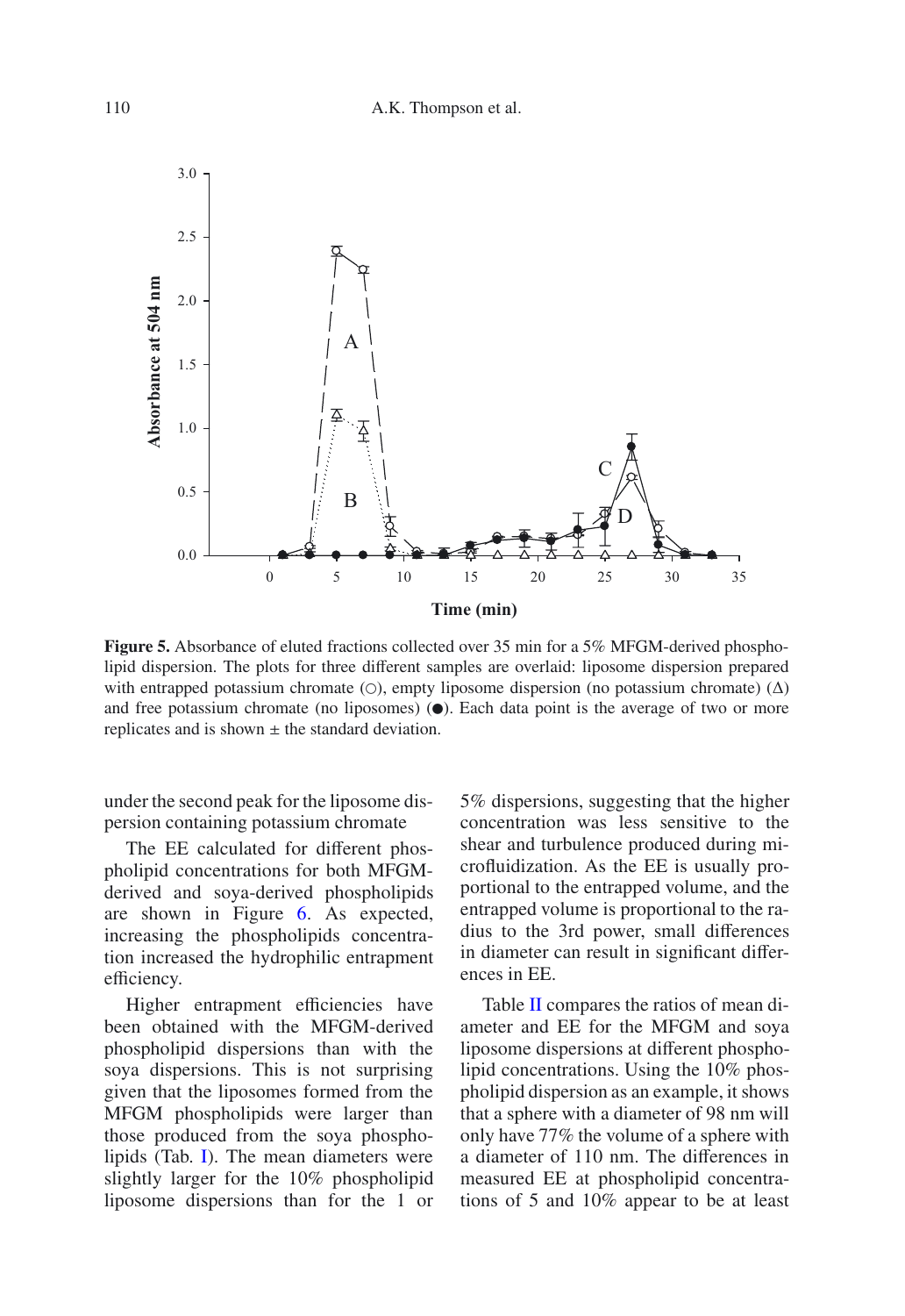<span id="page-12-0"></span>

<span id="page-12-1"></span>Figure 6. Effect of phospholipid concentration and phospholipid type on the entrapment efficiency for potassium chromate. The types of phospholipid used were derived from MFGM  $(\bullet)$  and soya ( $\circ$ ) sources. Each data point is the average of five replicates and is shown  $\pm$  the standard deviation.

**Table II.** Effect of phospholipid concentration on the relative volume and entrapment efficiencies of liposomes produced from the MFGM- and soya-derived phospholipids via microfluidization.

| Phospholipid  | Ratio of volume of spheres with    | Ratio of measured entrapment |
|---------------|------------------------------------|------------------------------|
| concentration | diameters corresponding to average | efficiencies (EE)            |
|               | diameter of liposome population    |                              |
| $(\% w/w)$    | soya liposome/MFGM liposome        | soya liposome/MFGM liposome  |
|               | $0.56 \pm 0.22$                    | $0.23 \pm 0.05$              |
|               | $0.63 \pm 0.13$                    | $0.64 \pm 0.09$              |
| 10            | $0.77 \pm 0.15$                    | $0.79 \pm 0.12$              |
|               |                                    |                              |

partly due to differences in the mean diameter of the liposomes. The measured EE at 1% phospholipid is smaller than would be expected given the size of the liposomes, but there is large variation in the measured mean diameters for the liposome dispersions at the lower phospholipid concentration. Comparing the lower end of the confidence interval for the ratio of volume of spheres  $(0.56 - 0.22 = 0.34)$  with the upper end of the ratio of EE values  $(0.23 + 0.05 =$ <sup>0</sup>.28) shows that the difference between these values is not large, and may be due to a slight under-estimation of the variation of the population mean. Overall, the figures are in agreement with those previously reported for liposomes produced via microfluidization [\[12](#page-13-9)].

#### **4. CONCLUSIONS**

These results suggest that liposomes formed from the MFGM-derived phospholipid are able to entrap a higher percentage of the hydrophobic molecule β-carotene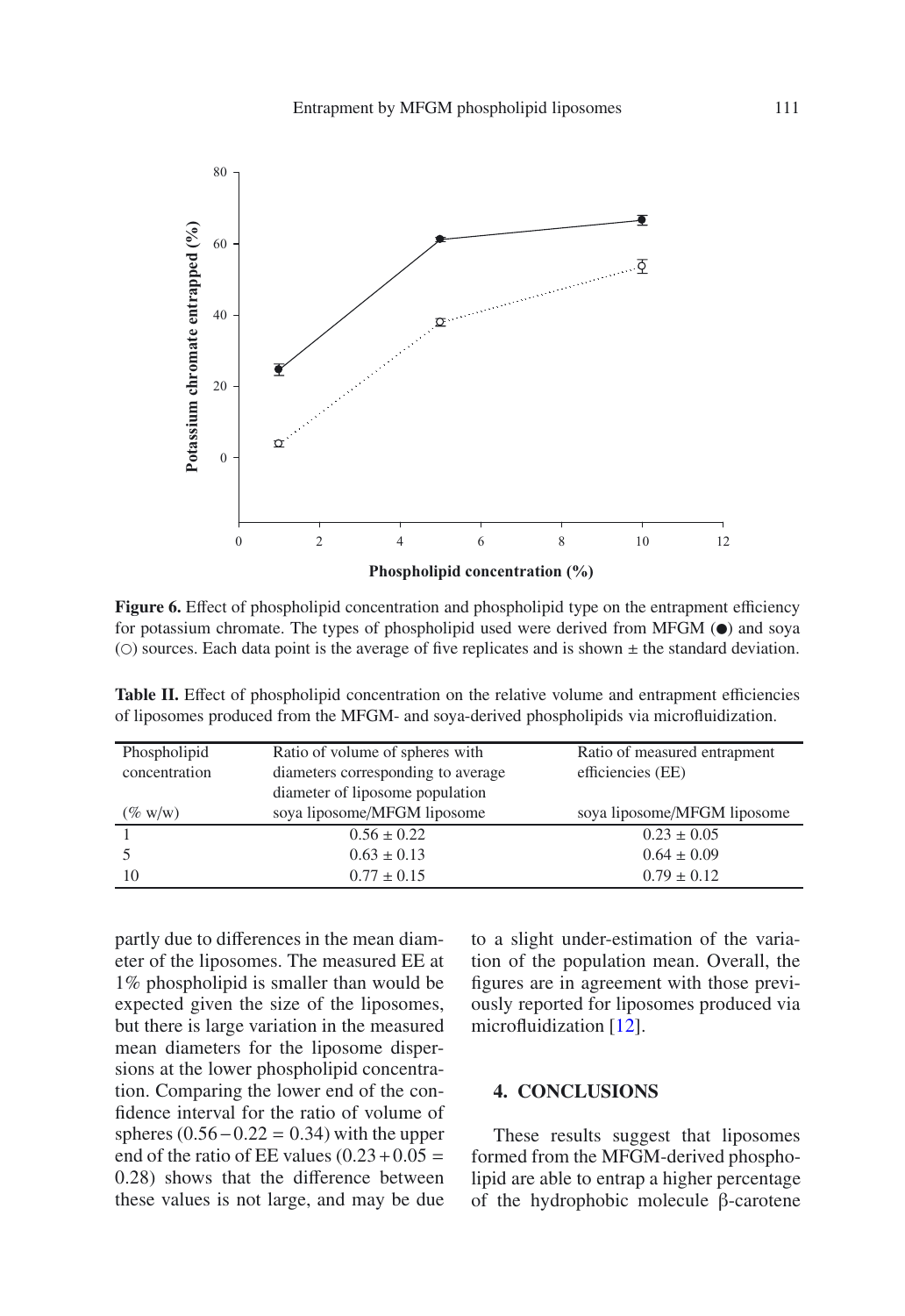than those from soya phospholipid, using either chloroform or ethanol as the dispersion medium. This observation may be due to a more favourable partitioning of the molecule between the aqueous phase and the MFGM-phospholipid membrane. It also seems that the MFGM liposomes entrap a higher percentage of the hydrophilic molecule potassium chromate, but these differences appear to reflect the slightly larger diameter of the liposomes produced from the MFGM material as opposed to be a product of differences in membrane composition.

These results suggest a potential advantage in using MFGM-derived phospholipids, particularly for the production of liposomes for entrapping hydrophobic actives.

**Acknowledgements:** This work was funded in part by a Bright Future Top Achiever Doctoral scholarship provided by the Tertiary Education Commission (AKT), Massey University and Fonterra Co-operative Ltd.

#### **REFERENCES**

- <span id="page-13-10"></span>[1] Brandl M., Bachmann D., Drechsler M., Bauer K., Liposome preparation by a new high pressure homogenizer Gaulin Micron LAB 40, Drug Dev. Ind. Pharm. 16 (1990) 2167–2191.
- <span id="page-13-12"></span>[2] Cantrell A., McGarvey D.J., Truscott T.G., Rancan F., Böhm F., Singlet oxygen quenching by dietary carotenoids in a model membrane environment, Arch. Biochem. Biophys. 412 (2003) 47–54.
- <span id="page-13-5"></span>[3] Corredig M., Dalgleish D.G., Characterization of the interface of an oil-in-water emulsion stabilized by milk fat globule membrane material, J. Dairy Res. 65 (1998) 465–477.
- <span id="page-13-0"></span>[4] Crook T., Petrie W., Wells C., Massari D., Effects of phosphatidylserine in Alzheimer's disease, Psychopharmacol. Bull. 28 (1992) 61–66.
- <span id="page-13-1"></span>[5] Crook T., Tinklenberg J., Yesavage J., Petrie W., Nunzi M., Massari D., Effects of phosphatidylserine in age-associated memory impairment, Neurology 41 (1991) 644–649.
- <span id="page-13-13"></span>[6] Gabrielska J., Gruszecki W., Zeaxanthin (dihydroxy-β-carotene) but not β-carotene rigidifies lipid membranes:  $a<sup>1</sup>H-NMR$  study of carotenoid-egg phosphatidylcholine liposomes, Biochim. Biophys. Acta 1285 (1996) 167–174.
- <span id="page-13-16"></span>[7] Gordon H.T., Bauerfeind J.C., Carotenoids as food colorants, CRC Cr. Rev. Food Sci. 18 (1983) 59–98
- <span id="page-13-2"></span>[8] Huwiler A., Kolter T., Pfeilschifter J., Sandhoff K., Physiology and pathophysiology of sphingolipid metabolism and signaling, Biochim. Biophys. Acta 1485 (2000) 63–99.
- <span id="page-13-3"></span>[9] Koopman J., Turkish V., Monto A., Infant formula and gastrointestinal illness, Am. J. Public Health 75 (1985) 477–480.
- <span id="page-13-14"></span>[10] Lancrajan I., Diehl H., Socaciu C., Engelke M., Zorn-Kruppa M., Carotenoid incorporation into natural membranes from artificial carriers: liposomes and beta-cyclodextrins, Chem. Phys. Lipids 112 (2001) 1–10.
- <span id="page-13-15"></span>[11] Liebler D., Stratton S., Kaysen K., Antioxidant actions of β-carotene in liposomal and microsomal membranes: Role of carotenoid-membrane incorporation and α-tocopherol, Arch. Biochem. Biophys. 338 (1997) 244–250.
- <span id="page-13-9"></span>[12] Martin F., Pharmaceutical Manufacturing of Liposomes, in: Tyle P. (Ed.), Specialised Drug Delivery Systems, Marcel Dekker, Inc., New York, 1990, pp. 267–316.
- <span id="page-13-11"></span>[13] Mayhew E., Lazo R., Vah W.J., King J., Green A.M., Characterization of liposomes prepared using a microfluidiser, Biochim. Biophys. Acta 775 (1984) 169–174.
- <span id="page-13-7"></span>[14] New R., Introduction, in: New R. (Ed.), Liposomes – a practical approach, IRL Press, Oxford, UK, 1990, pp. 1–32.
- <span id="page-13-4"></span>[15] Peel M., Liposomes produced by combined homogenization/extrusion, GIT Laboratory Journal 3 (1999) 37–38.
- <span id="page-13-8"></span>[16] Picon A., Gaya P., Medina M., Nunez M., The effect of liposome encapsulation of chymosin derived by fermentation on Manchego cheese ripening, J. Dairy Sci. 77 (1994) 16–23.
- <span id="page-13-6"></span>[17] Reineccius G., Liposomes for controlled release in the food industry, in: Risch S., Reineccius G. (Eds.), Encapsulation and controlled release of food ingredients, American Chemical Society, Washington DC, USA, 1995, pp. 113–131.